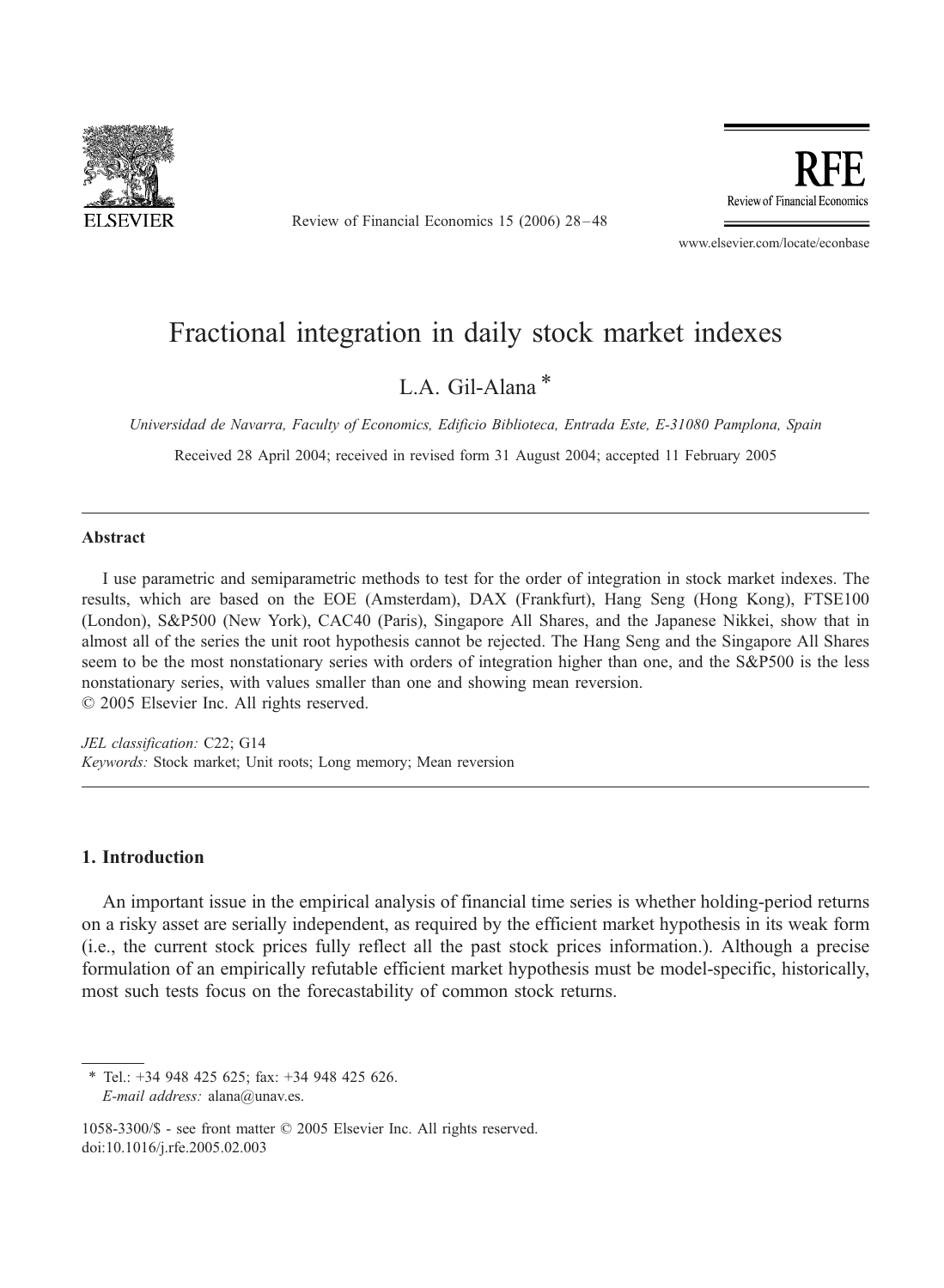In this paper I use fractionally integrated techniques to revisit the long memory and mean reversion issues in the stock markets. In particular, I examine if the stock market indexes can be specified in terms of  $I(d)$  statistical models, with the possibility that d is a fractional number.

For stock indexes, the evidence in favor of long memory may be due to the effect of aggregation. In fact, aggregation is one of the main sources of long memory. The key idea is that aggregation of independent weakly dependent series can produce a strong dependent series: [Granger \(1980\)](#page--1-0) and [Robinson \(1978\)](#page--1-0) show that fractional integration can arise as a result of aggregation when: (a) data are aggregated across heterogeneous autoregressive (AR) processes, and (b) data involving heterogeneous dynamic relationships at the individual level are then aggregated to form the time series. Moreover, the existence of long memory in financial asset returns suggests that new theoretical models based on nonlinear pricing models should be elaborated. [Mandelbrot \(1971\)](#page--1-0) notes that in the presence of long memory, martingale models of asset prices cannot be obtained from arbitrage. In addition, statistical inference concerning asset pricing models based on standard testing procedures may not be appropriate in the context of long memory processes (see, e.g., [Barkoulas, Baum, & Travlos, 2000; Yajima, 1985\)](#page--1-0).

The paper proceeds as follows. In Section 2 I briefly review the literature on modeling stock market indexes using long memory processes. In Section 3 I define the concept on fractional integration. In Section 4 I describe some of the most frequently used techniques for fractional integration, with special emphasis on a parametric and a semiparametric method that have some distinguishing features compared with other methods. In Section 5, I apply these procedures to several stock market indexes. Section 6 concludes.

#### 2. Historical background

Within the paradigm of the efficient market hypothesis, which has been broadly categorized as the "random walk" theory of stock prices, the evidence is mixed. For instance, using a variance-ratio test, [Lo](#page--1-0) and MacKinley (1988) and [Poterba and Summers \(1988\),](#page--1-0) conclude that stock returns exhibit mean reversion. [Fama and French \(1988\),](#page--1-0) who examine the autocorrelations of one-period returns, also find mean reversion. By contrast, using a generalized form of rescaled range (R\S) statistic, [Lo \(1991\)](#page--1-0) finds no evidence against the random walk hypothesis. Using annual data and allowing for fractional alternatives, [Caporale and Gil-Alana \(2002\)](#page--1-0) report that US stock returns are close to being an I(0) series, and point out that their degree of predictability depends on the process followed by the error term.

As mentioned in the introduction, in this paper I focus on fractional integration and long memory behavior. The literature in this topic has increased in recent years, but the results are mixed. Some authors find little or no evidence of long memory in stock markets (see, e.g., [Hiemstra & Jones, 1997,](#page--1-0) and the references therein). [Barkoulas and Baum \(1996\),](#page--1-0) [Barkoulas et al. \(2000\),](#page--1-0) [Cheung and Lai](#page--1-0) (1995), [Crato \(1994\),](#page--1-0) [Henry \(2002\),](#page--1-0) [Sadique and Silvapulle \(2001\),](#page--1-0) and [Tolvi \(2003\)](#page--1-0) are among those who find evidence of long memory in monthly, weekly, and daily stock market returns.

The study of long range dependence clearly requires a sufficiently long series to justify the application of large sample inference rules based on semiparametric models. However, there is not yet a finite sample theory for rules of parametric inference on long memory.

Several recent papers use the Standard and Poor's (S&P) 500 index of over 17,000 daily observations. [Granger and Ding \(1995a, 1995b\)](#page--1-0) focus on power transformation or absolute value of the returns (which they use as proxies of volatility). They estimate a long memory process to study persistence in volatility,